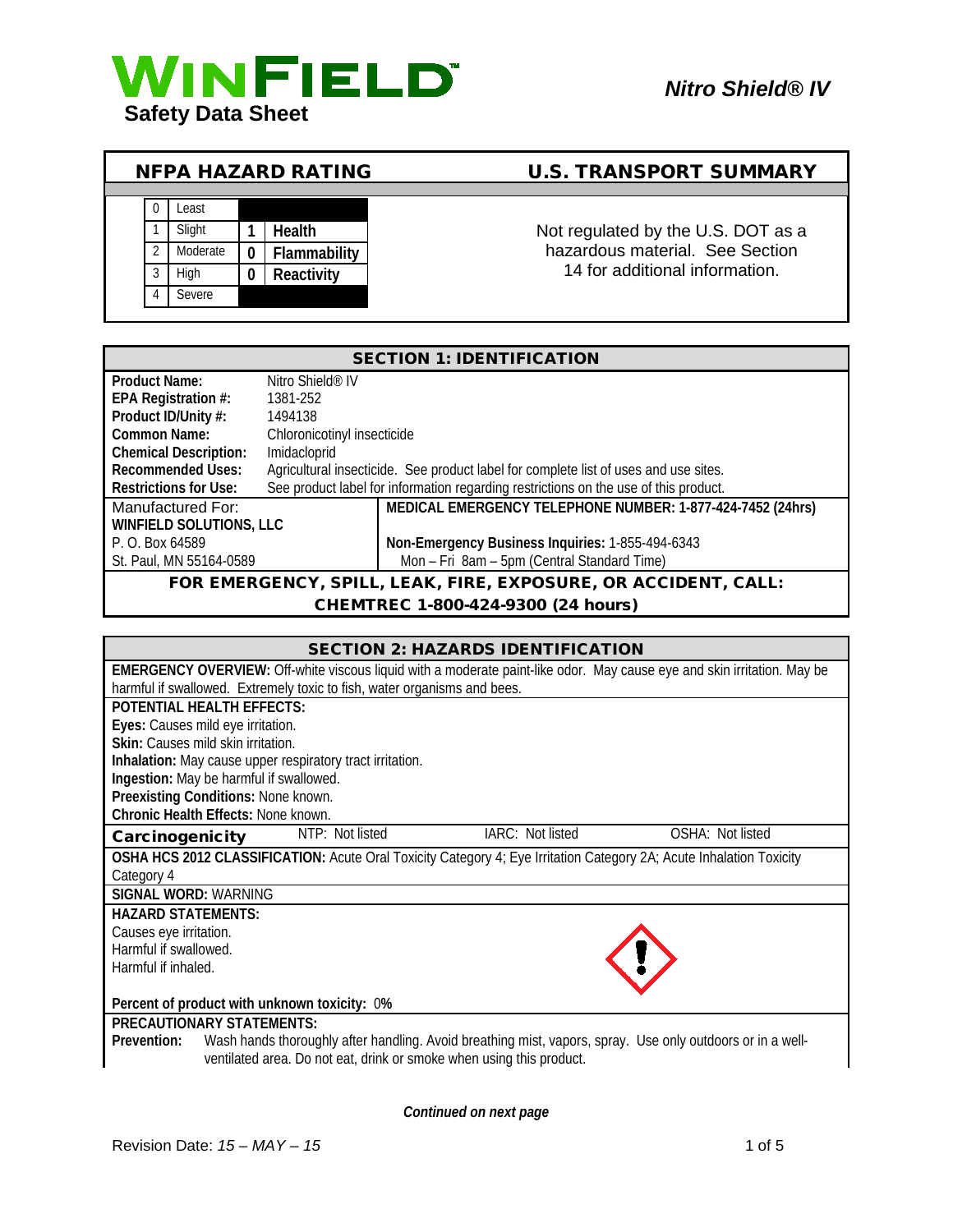| Response: | If in eyes: Rinse cautiously with water for 15 minutes. Remove contact lenses, if present and easy to do.       |  |
|-----------|-----------------------------------------------------------------------------------------------------------------|--|
|           | Continue rinsing. If eye irritation persists: Get medical attention. If inhaled: Remove person to fresh air and |  |
|           | keep comfortable for breathing. Call a poison control center (1-877-424-7452) or doctor for treatment advice if |  |
|           | you feel unwell. If Swallowed: Immediately call a poison control center (1-877-424-7452) or doctor for          |  |
|           | treatment advice. Rinse mouth.                                                                                  |  |
| Storage:  | See Section 7 for storage information.                                                                          |  |
| Disposal: | Dispose of contents/container in accordance with Federal, state and local regulations.                          |  |

| <b>SECTION 3: COMPOSITION/INFORMATION ON INGREDIENTS</b>                                                                                        |          |             |
|-------------------------------------------------------------------------------------------------------------------------------------------------|----------|-------------|
| Ingredient                                                                                                                                      | $%$ (wt) | CAS Reg. #  |
| Imidacloprid                                                                                                                                    | 40.7%    | 138261-41-3 |
|                                                                                                                                                 |          |             |
|                                                                                                                                                 |          |             |
| *Ingredients not specifically listed are non-hazardous and are considered to be confidential business information under 29 CFR<br>1910.1200(i). |          |             |
| See Section 8 for exposure limits.                                                                                                              |          |             |

|             | <b>SECTION 4: FIRST AID MEASURES</b>                                                                                                                                                                                               |
|-------------|------------------------------------------------------------------------------------------------------------------------------------------------------------------------------------------------------------------------------------|
| Inhalation: | Remove person from contaminated area to fresh air and assist breathing as needed. Seek medical attention<br>if irritation occurs.                                                                                                  |
| Ingestion:  | Seek medical attention or call a poison control center for treatment advice. Do not induce vomiting unless<br>instructed to do so by a poison control center or doctor. Do not give anything by mouth to an unconscious<br>person. |
| Eyes:       | Flush eyes with clean water for at least 15 minutes. Lift eyelids to facilitate irrigation. If present, remove<br>contact lenses after 5 minutes and continue rinsing. Seek medical attention if irritation persists.              |
| Skin:       | Remove contaminated clothing and wash before re-using. Flush skin with water and then wash with soap<br>and water. Seek medical attention if irritation persists.                                                                  |

## SECTION 5: FIRE FIGHTING MEASURES

**Suitable Extinguishing Media:** Foam, dry chemical, carbon dioxide, or water spray. **Special Fire Fighting Procedures:** Wear NIOSH/MSHA approved self-contained breathing apparatus and full bunker gear. Dike area to prevent runoff and contamination of water sources. Dispose of fire control water later. Avoid breathing vapors; keep upwind.

**Hazardous Combustion Products:** Hydrogen cyanide, hydrogen chloride, carbon monoxide, nitrogen oxides **Unusual Fire and Explosion Hazards:** Product can burn in fire, releasing irritating and toxic gases due to thermal decomposition or combustion. Strong exothermal reaction can occur above 390°F (200°C).

### SECTION 6: ACCIDENTAL RELEASE MEASURES

**Personal Precautions:** Refer to Section 8 for personal protective equipment to be worn during containment and clean-up of a spill involving this product.

**Environmental Precautions:** This product is extremely toxic to fish and water organisms. Keep spilled product from entering sewers and/or waterways.

**Methods for Containment:** Contain spilled product by diking area with sand or earth.

**Methods for Clean-up:** Cover spilled product with an inert absorbent material such as sand, vermiculite or other appropriate material. Vacuum, scoop or sweep up material and place in a container for disposal. Do not place spilled material back in original container.

**Other Information:** None known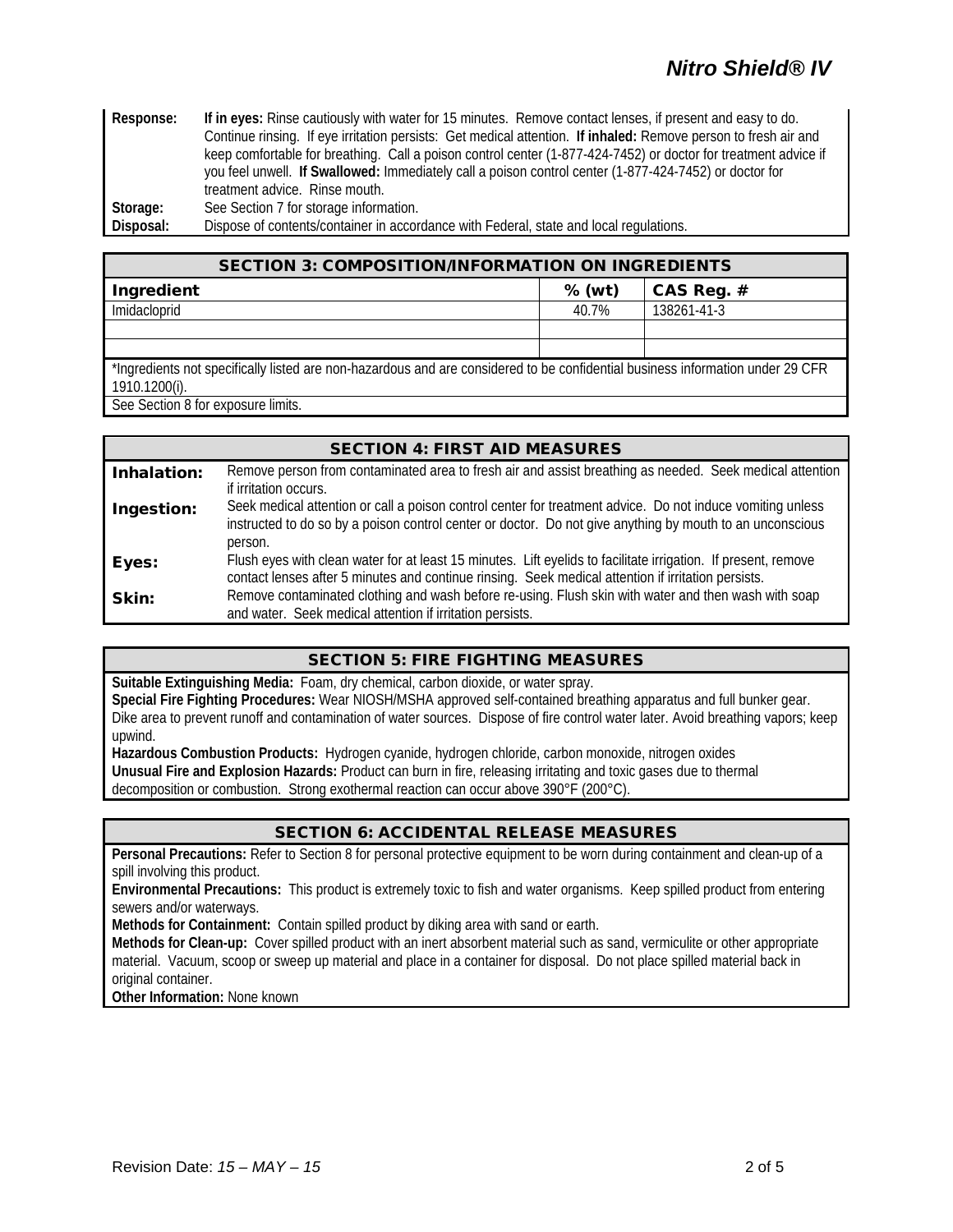## SECTION 7: HANDLING AND STORAGE

**Handling:** RECOMMENDATIONS ARE FOR MANUFACTURING, COMMERCIAL BLENDING, AND PACKAGING WORKERS. PESTICIDE APPLICATORS AND WORKERS must refer to the pesticide product label and Directions for Use attached to the product for Agricultural Use Requirements in accordance with the EPA Worker Protection Standard 40 CFR part 170. Ensure adequate ventilation. Immediately clean up spills that occur during handling. Keep containers closed when not in use. Practice good hygiene after using this material, especially before eating, drinking, smoking, using the toilet, or applying cosmetics. **Storage:** Store in cool, dry areas away from children, feed and food products and sources of heat. Store in original container with lid tightly closed. Do not store in direct sunlight. **See pesticide product label for additional storage information. Minimum Storage Temperature:** 32°F

**Other Precautions:** Consult Federal, state and local laws and regulations pertaining to storage.

## SECTION 8: EXPOSURE CONTROLS/PERSONAL PROTECTION

| <b>Exposure Guidelines</b>                                                                                                   |                 |                                                                                                 |           |
|------------------------------------------------------------------------------------------------------------------------------|-----------------|-------------------------------------------------------------------------------------------------|-----------|
| Component:                                                                                                                   | <b>OSHA PEL</b> | <b>ACGIHTLV</b>                                                                                 | NIOSH REL |
| No components have established limits                                                                                        |                 |                                                                                                 |           |
| NOTE TO END USERS: PERSONAL PROTECTIVE EQUIPMENT (PPE) AND CLOTHING LISTED IN THIS SECTION IS FOR                            |                 |                                                                                                 |           |
| MANUFACTURING, COMMERCIAL BLENDING AND PACKAGING WORKERS. APPLICATORS AND HANDLERS SHOULD                                    |                 |                                                                                                 |           |
| REFER TO THE PESTICIDE PRODUCT LABEL FOR PROPER PERSONAL PROTECTIVE EQUIPMENT (PPE) AND                                      |                 |                                                                                                 |           |
| CLOTHING.                                                                                                                    |                 |                                                                                                 |           |
| Respiratory Protection: When used in areas with inadequate ventilation, use a NIOSH approved respirator with                 |                 |                                                                                                 |           |
| cartridges/canisters approved for general particulates.                                                                      |                 |                                                                                                 |           |
| <b>Engineering Controls:</b>                                                                                                 |                 | Local Exhaust: Provide general or local exhaust ventilation systems to maintain airborne        |           |
|                                                                                                                              |                 | concentrations below OSHA PELs or other specified exposure limits. Local exhaust ventilation is |           |
| preferred.                                                                                                                   |                 |                                                                                                 |           |
| Protective Gloves: Wear chemical resistant gloves.                                                                           |                 |                                                                                                 |           |
| Eye Protection: Wear chemical goggles or safety glasses and full-face shield. Contact lenses are not eye protective devices. |                 |                                                                                                 |           |
| An emergency eyewash or water supply should be readily accessible to the work area.                                          |                 |                                                                                                 |           |
| Other Protective Clothing or Equipment: Wear long sleeve shirt, long pants and chemical resistant footwear plus socks to     |                 |                                                                                                 |           |
| prevent skin exposure.                                                                                                       |                 |                                                                                                 |           |
| Work/Hygienic Practices: Never eat, drink, nor use tobacco in work areas. Practice good hygiene after using this material,   |                 |                                                                                                 |           |
| especially before eating, drinking, smoking, using the toilet, or applying cosmetics.                                        |                 |                                                                                                 |           |

| <b>SECTION 9: PHYSICAL AND CHEMICAL PROPERTIES</b> |                                                         |                                      |                                     |
|----------------------------------------------------|---------------------------------------------------------|--------------------------------------|-------------------------------------|
| <b>Physical State:</b>                             | Liauid                                                  | Specific Gravity ( $H_2O=1$ ):       | $1.12 - 1.18$ (typical)             |
| Vapor Pressure (mm Hg):                            | Not determined                                          | Density (Ibs/gallon):                | $9.35 - 9.85$ lbs/gallon            |
| Vapor Density (Air=1):                             | Not determined                                          | <b>Melting Point/Freezing Point:</b> | Not determined                      |
| Solubility in Water (wt %):                        | Not determined                                          | <b>Boiling Point/Range:</b>          | Not determined                      |
| Viscosity:                                         | 163 mPa/s @ 20°C                                        | pH:                                  | $5.9 - 7.9$                         |
| Appearance and odor:                               | Off-white viscous liquid with a<br>mild paint-like odor | <b>Flash Point:</b>                  | $>212^{\circ}$ F (100 $^{\circ}$ C) |

## SECTION 10: STABILITY AND REACTIVITY

**Reactivity:** None known

**Chemical Stability:** Product is stable at ambient temperature and pressure, under normal storage and handling conditions. **Possibility of Hazardous Reactions:** Will not occur.

**Conditions to Avoid:** Avoid temperatures above 100°F (38°C) for prolonged periods of time. Strong exothermal reaction can occur above 390°F (200°C).

**Incompatible Materials:** None known.

**Hazardous Decomposition Products:** Hydrogen cyanide, hydrogen chloride, carbon monoxide, nitrogen oxides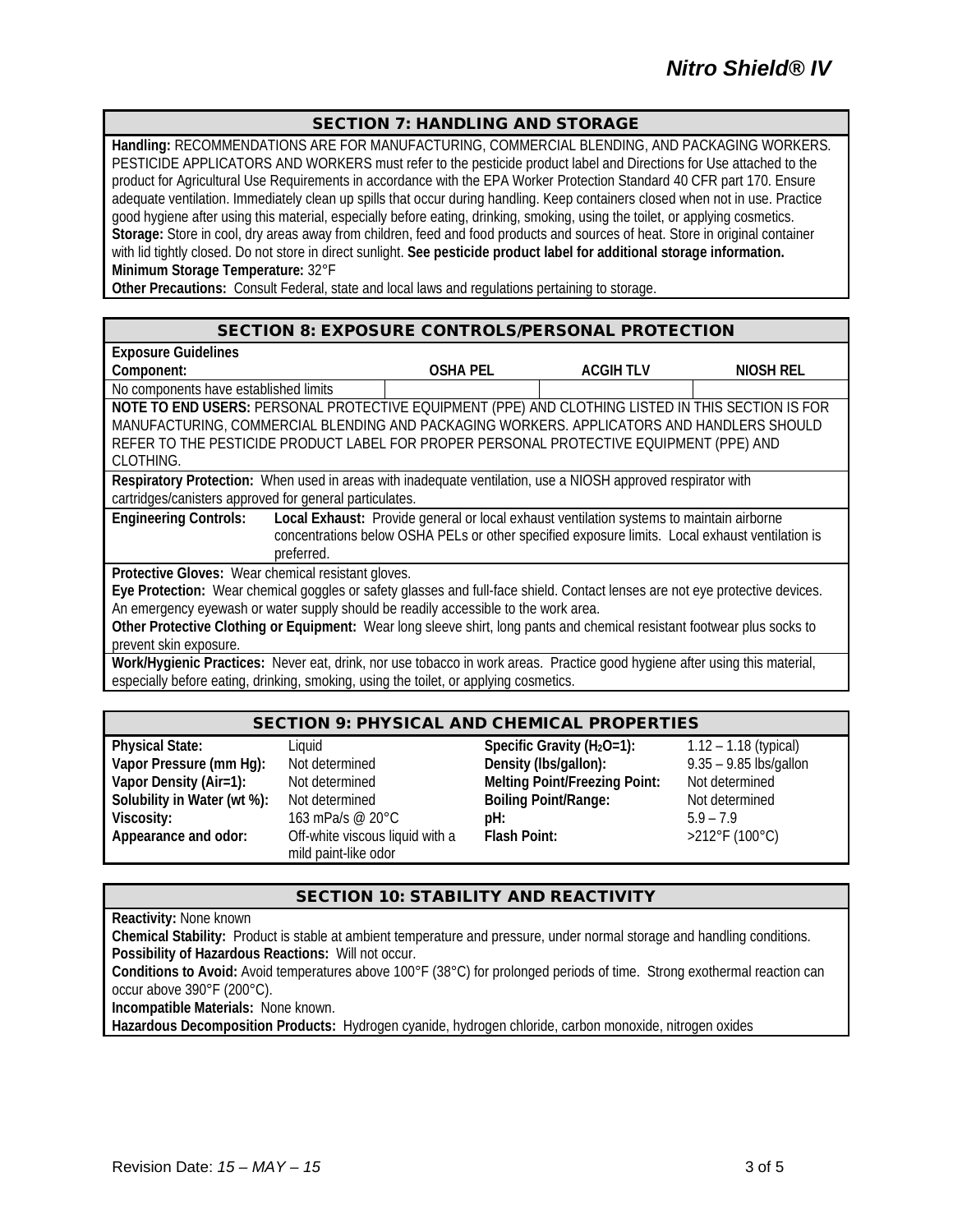## SECTION 11: TOXICOLOGICAL INFORMATION

| <b>ACUTE TOXICITY</b>                                     |                                                                           |  |
|-----------------------------------------------------------|---------------------------------------------------------------------------|--|
| Eye Effects:                                              | Causes mild eye irritation.                                               |  |
| <b>Skin Effects:</b>                                      | Causes slight skin irritation; LD50 > 2,000 mg/kg; Not a skin sensitizer. |  |
| <b>Acute Inhalation Effects:</b>                          | $LC50 > 2.0$ mg/L                                                         |  |
| <b>Acute Oral Effects:</b>                                | LD50 >1,100 mg/kg                                                         |  |
| Specific Target Organ                                     | None known                                                                |  |
| Toxicity:                                                 |                                                                           |  |
| <b>CHRONIC TOXICITY</b>                                   |                                                                           |  |
| <b>Chronic Effects:</b>                                   | None known                                                                |  |
| Carcinogenicity:                                          | None known                                                                |  |
| Mutagenicity:                                             | None known                                                                |  |
| Teratogenicity:                                           | None known                                                                |  |
| <b>Reproductive Toxicity:</b>                             | None known                                                                |  |
| <b>POTENTIAL HEALTH EFFECTS:</b>                          |                                                                           |  |
| Eyes: Causes mild eye irritation.                         |                                                                           |  |
| <b>Skin:</b> Causes mild skin irritation.                 |                                                                           |  |
| Inhalation: May cause upper respiratory tract irritation. |                                                                           |  |
| Ingestion: May be harmful if swallowed.                   |                                                                           |  |

#### SECTION 12: ECOLOGICAL INFORMATION

**ENVIRONMENTAL SUMMARY:** This product is highly toxic to bees exposed to direct treatment or residues on blooming crops or weeds. This product is toxic to wildlife and highly toxic to aquatic invertebrates. This chemical demonstrates the properties and characteristics associated with chemicals detected in ground water.

#### **ECOTOXICITY DATA:**

| LVVIVANII PAIA.                             |                                                                                          |
|---------------------------------------------|------------------------------------------------------------------------------------------|
| Fish Acute and Prolonged Toxicity:          | Imidacloprid Technical: Rainbow trout LC50 = 211 mg/L (96 hour)                          |
| <b>Aquatic Invertebrate Acute Toxicity:</b> | Not available                                                                            |
| <b>Aquatic Plant Toxicity:</b>              | Not available                                                                            |
| <b>Bird Acute and Prolonged Toxicity:</b>   | Imidacloprid Technical: Bobwhite Quail Oral LC50 = 1,500 ppm                             |
| Honeybee Toxicity:                          | Highly toxic                                                                             |
|                                             |                                                                                          |
| <b>ENVIRONMENTAL EFFECTS:</b>               |                                                                                          |
| Soil Absorption/Mobility:                   | Imidacloprid is soluble in water and has the potential to leach in permeable soil types. |
| Persistence and degradability:              | Imidacloprid has a soil half-life of 29 - 225 days depending on soil type and            |
|                                             | conditions.                                                                              |
| <b>Bioaccumulative Potential:</b>           | Not available                                                                            |
| Other adverse effects:                      | Not available                                                                            |

#### SECTION 13: DISPOSAL CONSIDERATIONS

**Waste:** Dispose of in accordance with applicable Federal, state and local laws and regulations. **Container:** Triple rinse and recycle the container or dispose of in accordance with Federal, state and local laws and regulations. **See pesticide product label for full instructions on disposal. RCRA Characteristics:** It is the responsibility of the individual disposing of this product to determine the RCRA classification and hazard status of the waste.

|          | <b>SECTION 14: TRANSPORT INFORMATION</b>                                                                  |
|----------|-----------------------------------------------------------------------------------------------------------|
| DOT:     | This product is not regulated by the U.S. Department of Transportation as a hazardous material for ground |
| (Ground) | shipment.                                                                                                 |
| IMDG:    | Not Determined                                                                                            |
| (Sea)    |                                                                                                           |
| IATA:    | Not Determined                                                                                            |
| (Air)    |                                                                                                           |
| TDG:     | Not Determined                                                                                            |
| (Canada) |                                                                                                           |